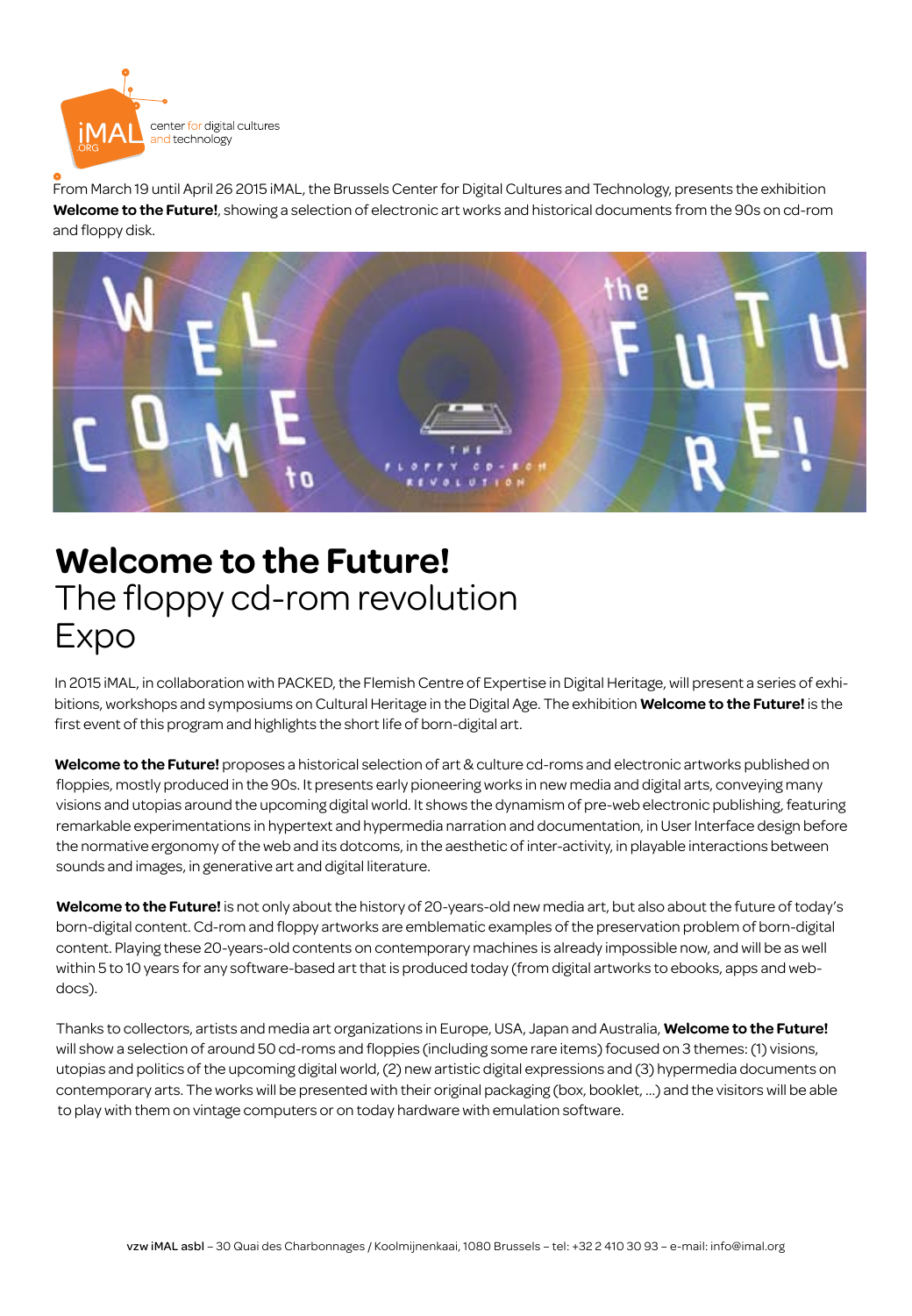

**Artists:** Laurie Anderson, Jean-Pierre Balpe, Bill Barminski, Pierre Bastien & Karel Doing, Zoe Beloff, S.Bilous & F.Lagny & B.Piacenza, Simon Biggs, Jean-Louis Boissier, Philippe Bootz, Gareth Browyn & Peter Sugarman, Andy Cameron, Marc Canter, Leon Cmielewski & Josephine Starrs, Linda Dement, Antoine Denize, Masaki Fujihata, Michel François, Jim Gasperini & Tennessee R. Dixon, Peter Gabriel, Alain Geronnez, Clive Gillman, Sophie Greenfield & Giles Rollestone, Paul Groot & Jans Possel, Graham Harwood, Lynn Hershman Leeson, Troy Innocent, Jodi, Tamara Laï, George Legrady, Jaime Levy, Marita Liulia, John Maeda, Antonio Muntadas, The Residents, Antoine Schmitt & Vincent Epplay, Keith Seward & Eric Swenson (Necro Enema Amalgamated), Mari Soppela & Leo Anemaet, Alberto Sorbelli, John Thackara, Florian Thalhofer, Suzanne Treister, Gerald Van der Kaap, Die Veteranen, Romain Victor-Pujebet, ...

**Publishers:** Centre Pompidou (FR), Digitalogue (JP), Ellipsis (UK), Gallimard (JP), Gas as Interface (JP), Hyptique (FR), Mediamatic (NL), Necro Enema Amalgamated (USA), Voyager (USA), ZKM (DE), ...

# Additional program

#### **From the CD-ROM Revolution to the Future of Electronic Publishing** Lecture by Bob Stein (Voyager) and debate

Friday March 20 2015, from 17:30 until 19:00 at PointCulture Brussels

In the context of the exhibition iMAL proposes, in collaboration with PACKED, PILEn and PointCulture, an exceptional lecture by Bob Stein, one of the major and pioneering actors in electronic publishing and founder of The Voyager Company and of Institute for the Future of the Book.

The lecture will be followed by a round table debate, moderated by Emanuel Lorrain (PACKED) and Morgane Batoz-Herges (PILen) and with the participation of Etienne Mineur (éditions volumiques), Pierre Lavoie (former Hyptique), Eric Swenson (NEA), Jean-Louis Boissier and Yves Bernard (former Magic Media, iMAL).

### **Workshop: Digital Media Archaeology in Practice**

### With Ben Fino-Radin (MoMA) & Vincent Leclaire (Sicilium) April 9 - 11 2015

iMAL and PACKED are organising a 2-days workshop and 1-day open atelier on the handling of obsolete data carriers and computer hardware.

On the 9th and 10th of April, Ben Fino-Radin, Digital Repository Manager at the Museum of Modern Art in New York will host a workshop on data preservation and access from obsolete and current media carriers. These two days will be followed by a open atelier by Vincent Leclaire (Sicilium) where participants will get advices and examples on how to keep legacy computer equipment working to access and experience data stored on obsolete carriers.

### **Resurrection Lab**

Resurrection Lab is a new project initiated by iMAL to answer to the current issues surrounding the preservation of digital art and its public access. iMAL is collaborating closely with various research groups working on emulation in the cloud, in particular the computer science team of the University of Freiburg which is developing the bwFLA project. Several cd-roms can already be consulted via http://www.imal.org/en/resurrection, a first version of what could be the Museum of the Future.